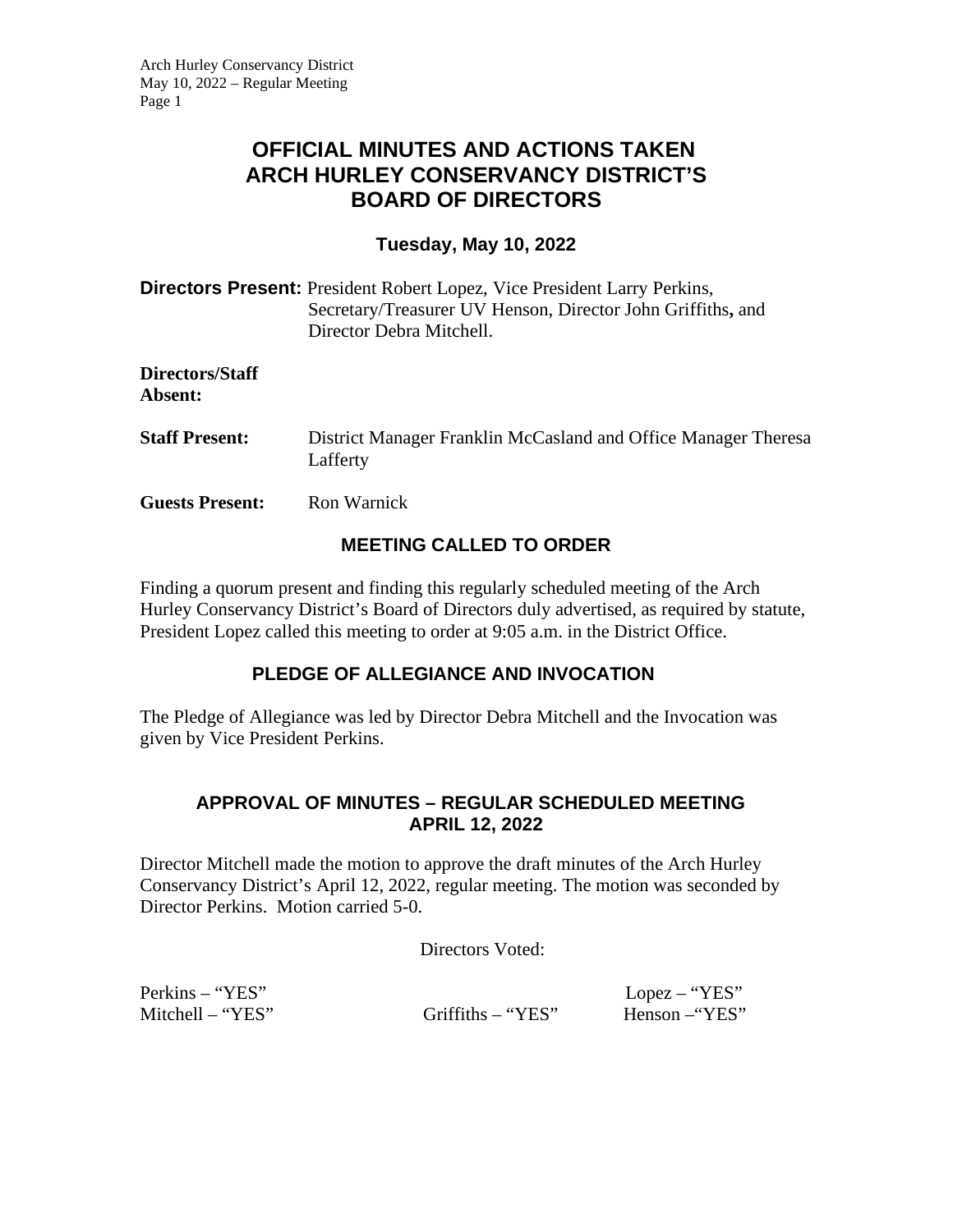Arch Hurley Conservancy District May 10, 2022 – Regular Meeting Page 2

# **MANAGER'S REPORT**

Today the Conchas Lake elevation is 4,159.6 feet. Last year at this time the elevation of Conchas Lake was 4,158.7 feet. Conchas Lake received 1,582-acre-feet of inflow for April. The evaporation and other losses were 3,814-acre-feet.

The men have been working on custom work for producers in the project. The majority of the work is trenching, installing underground pipes, and irrigation headworks.

All AHCD brush trucks and water transport trucks have been serviced and filled with water. The County Fire Chief has been notified they may contact us if they need assistance with a fire.

#### **REVIEW CONCHAS LAKE ELEVATION AND WATER ALLOCATION**

Manager McCasland stated that the elevation of Conchas Lake is 4,159.6 feet. Director Perkins made the motion not to allocate any water at this time. The motion was seconded by Director Griffiths. Motion carried 5-0.

Directors Voted:

Perkins – "YES" Lopez – "YES" Mitchell – "YES" Griffiths – "YES" Henson –"YES"

# **APPROVAL OF EPCOG MEMBERSHIP RESOLUTION**

Director Perkins made the motion to approve the Eastern Plains Council of Government's Resolution with listing Manager Franklin McCasland as the Representative and AHCD Board President Robert Lopez as the alternate. The motion was seconded by Director Henson. Motion carried 5-0.

Directors Voted:

Perkins – "YES" Lopez – "YES"

Mitchell – "YES" Griffiths – "YES" Henson –"YES"